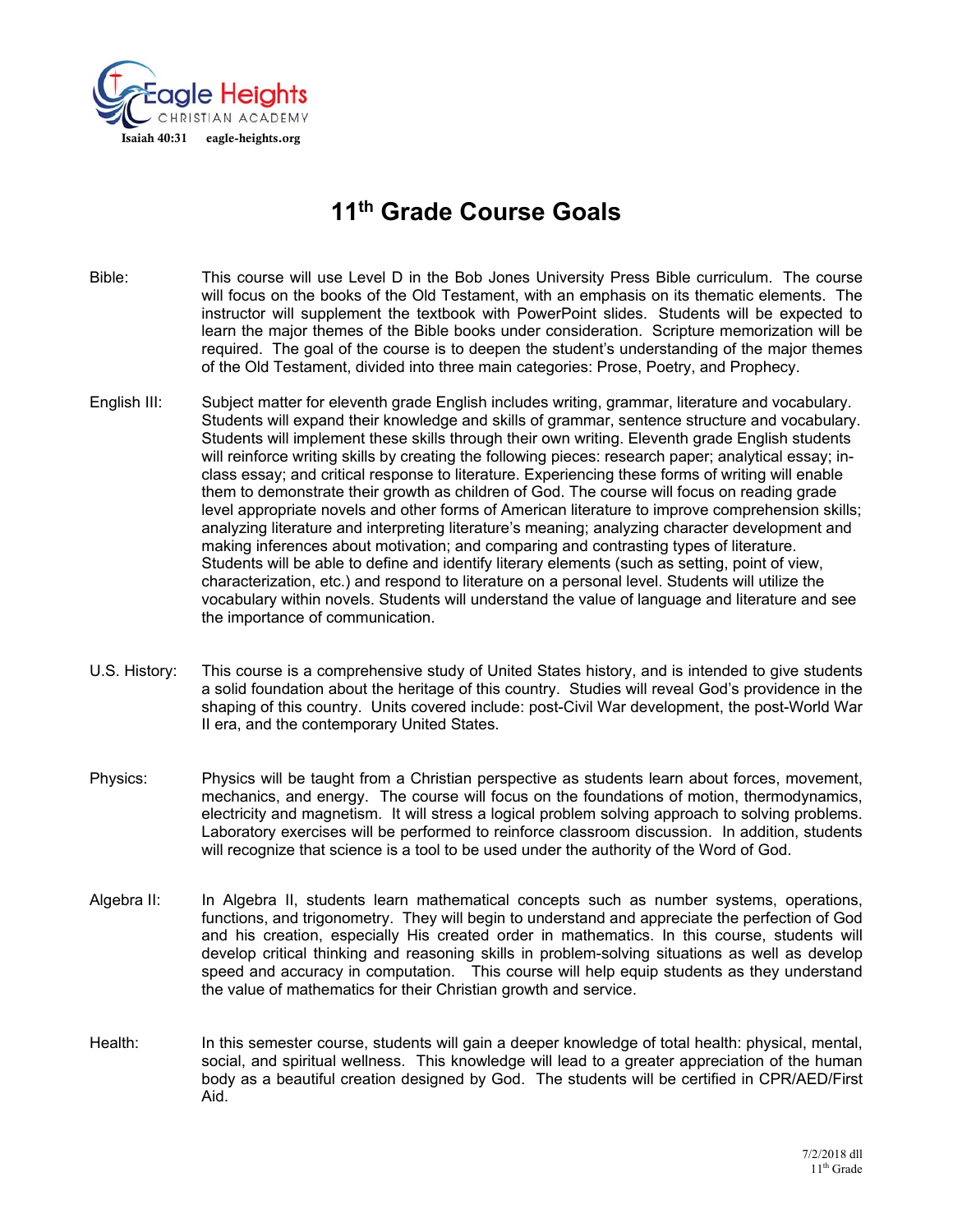

- Speech: The purpose of this one semester course is to introduce public speaking with the goal of students becoming competent communicators. Students will understand the communication process and improve communication skills. Resumes and the interviewing process will be studied. They will learn to create and perform different styles of speeches including informative, persuasive, narrative, and descriptive speeches.
- Spanish III The primary goal for Spanish III is to teach students to communicate their basic feelings, needs, and desires in most everyday contexts with an understandable accent and reasonable grammatical accuracy, and to bring students to the point where they can freely converse in the language on their own. Students will also become more aware of the world around them and learn to appreciate cultural diversity. Spanish III places an emphasis on reading and translating in Spanish as students advance in their study of the language.
- SAT Prep: In this course, offered August-October, students will strengthen test taking skills in preparation for the SAT. The teacher will discuss the different sections on the SAT, and how colleges use SAT scores in the admissions process. Students will be expected to take the SAT once during  $11<sup>th</sup>$  grade and once during  $12<sup>th</sup>$  grade year.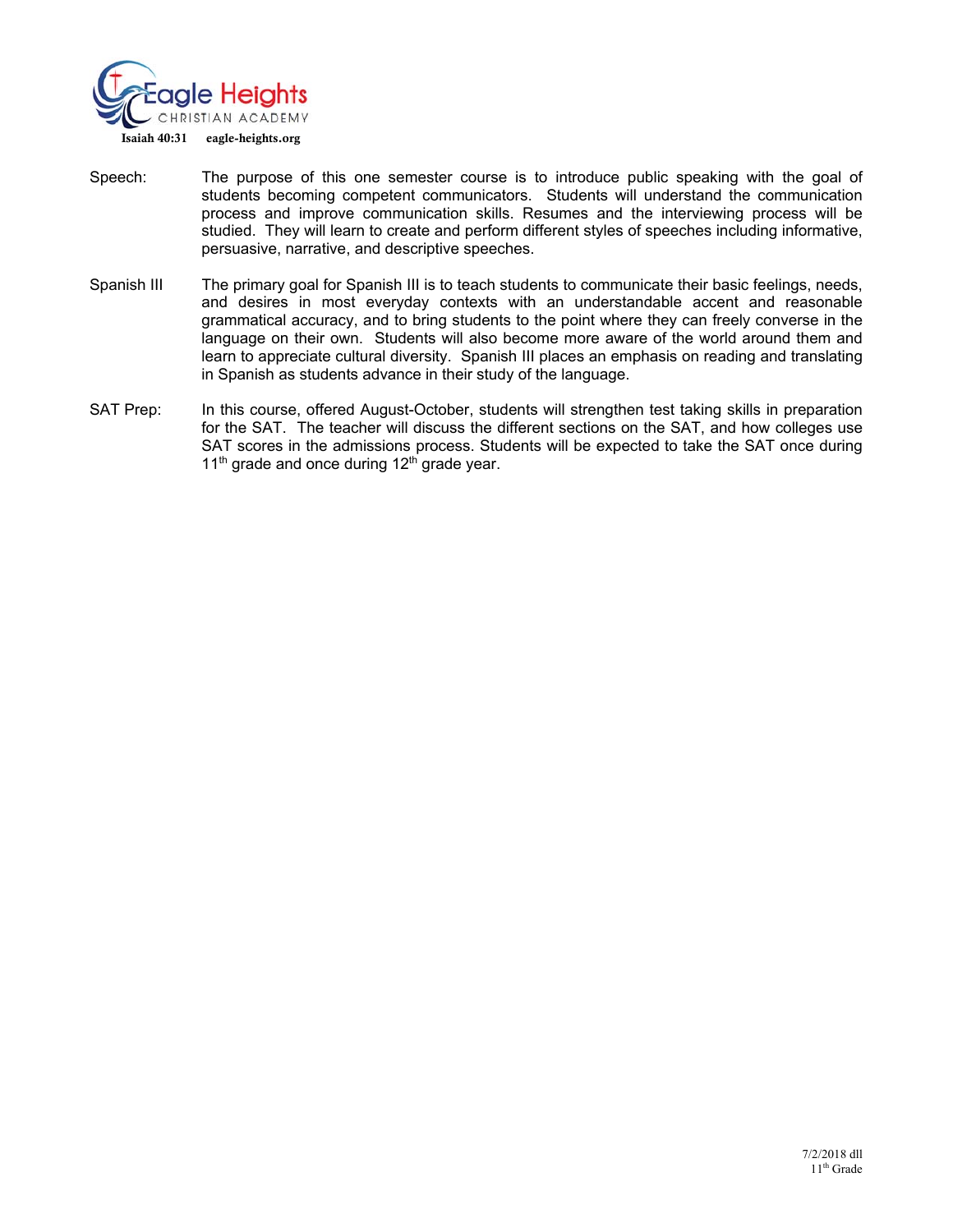

# **11th Grade Curriculum**

# **English III (BJUP):**

**Approach** 

#### Historical **Organization**

Four major literary divisions: early American literature; American romanticism; American realism and

naturalism; modern American literature

#### **Content**

Early American literature: settlement; religious experience; revolution

American romanticism: Knickerbockers;

New England School; transcendental optimists; transcendental pessimists

American realism and naturalism: regionalists; realists; naturalists; anti-naturalists

Modern American literature: modern poetry; modern prose; short fiction; essay; drama

#### **Features**

The units are arranged according to major literary periods. The material provided through the unit introductions, headnotes, and timelines enables the student to analyze individual authors and their works in a historical and cultural context. Such analysis serves to broaden the student's world,

enabling him to understand the ideas and writings of noted literary and historical figures and to apply biblical criteria when evaluating the beliefs espoused

by such figures. The questions for thought and discussion, which follow the selections, progress

from factual to evaluative and are valuable both for class discussion and for providing students

with an opportunity to develop further literary and moral discernment

# **United States History (BJUP):**

#### **Geography**

Influence of physical geography on American history **History** 

Chronological survey of American history from European discovery to the present

### **Government**

Structure of American government; the Constitution **Economics** 

Development of free-enterprise system

### **Religion**

Contributions of various religions, especially Christianity, to America's heritage

**Culture** 

Integration of various facets of American culture; cultural change

# **Health (ACSI):**

Human anatomy and physiology Nutrition Fitness and Exercise Infectious and Noninfectious Diseases Mental Health Social Health Basic First Aid Spiritual Health CPR and the AED Drugs, Alcohol and Tobacco

# **Physics (BJUP):**

**Framework**: the Christian worldview in which we do science in obedience to God's commandment to exercise good stewardship over the earth for His glory and for the benefit of our fellow humans; the structure and limitations of science; overview of physics; scientific methodology and modeling; the metric (SI) system of measurement as well as principles of measurement

**Classical Mechanics**: mathematical description of motion in one and two dimensions (kinematics of motion); vectors and scalars in graphical and analytical solutions; forces and the causes of motion according to Newton's laws (dynamics); motion in a plane, including circular motion; motion of multi-body systems; work, energy, and total mechanical energy; conservation of energy and simple machines; momentum and its conservation, collisions, center of mass, and angular momentum; periodic and simple harmonic motion, the pendulum, damped and driven oscillations, and physical waves

**Thermodynamics and Matter**: Kinetic-molecular theory of matter and the states of matter; thermal properties of matter, measuring temperature, and the gas laws; theories of heat, thermal energy, mechanisms for heat transfer; the four laws of thermodynamics; entropy and its consequences; fluid mechanics (hydrostatics and hydrodynamics) **Electromagnetics**: electrostatics and charges; electric fields and capacitors; current, voltage, resistance, and basic DC circuits; transistor theory; magnetism and its relationship to current and conductors; electromagnetism and alternating currents; AC circuit characteristics

# **Bible:**

Messages from Prose Messages from Poetry Messages from Prophecy

# **SAT Prep**

Understanding purpose of SAT General test-taking approaches Critical Reading Skills Math Skills Writing Skills Essay Writing Skills

# **Speech (Dale Carnegie and Institute for Excellence in Writing):**

The communication process Elements of communication Self confidence Communicating competently Resume writing Interviewing Introduction to public speaking Finding and using information Constructing speeches Delivering speeches Informative speech Persuasive speech Descriptive speech Narrative speech